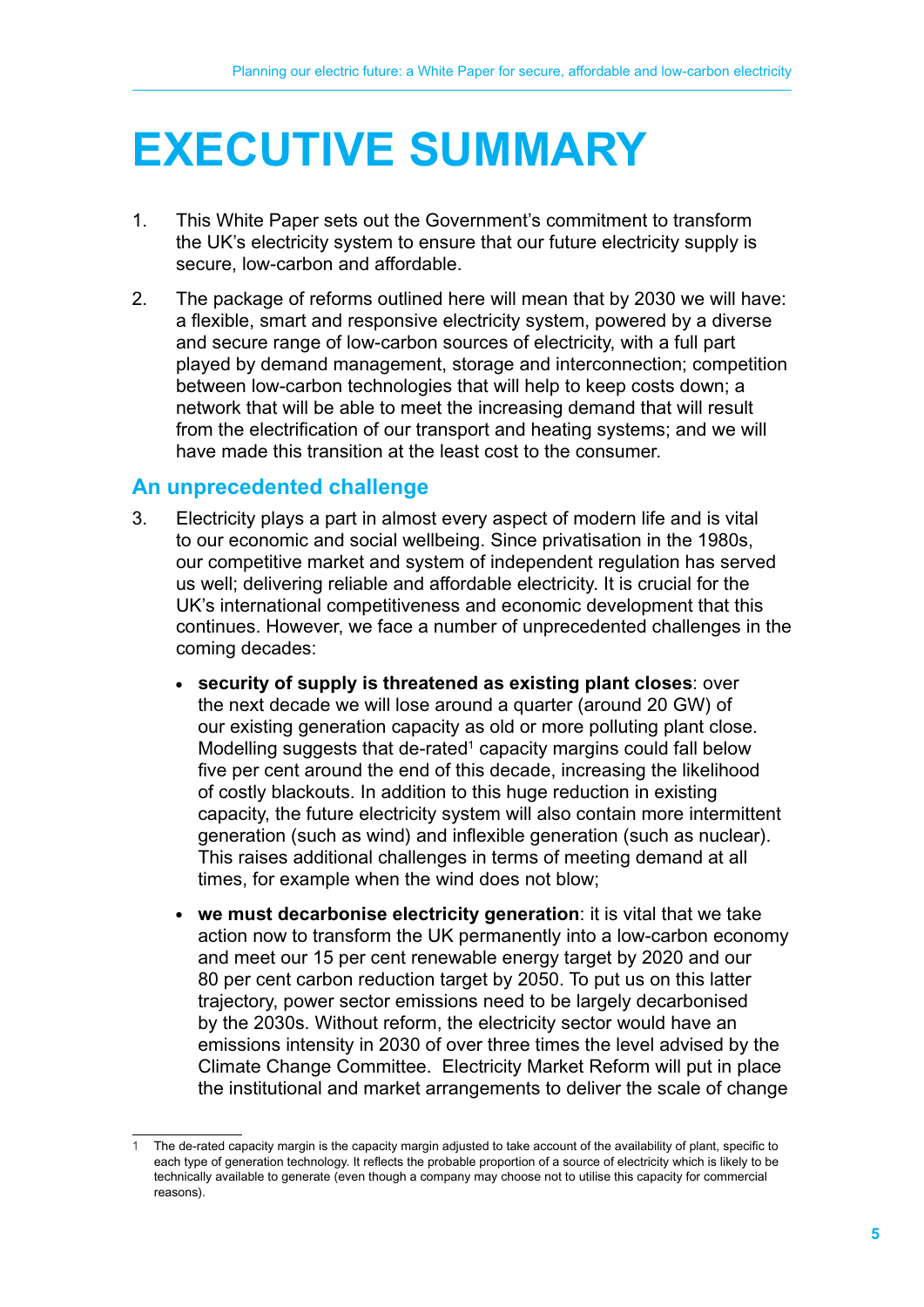in the power sector needed to meet the UK's carbon budgets, including the recently-adopted fourth carbon budget;

- **demand for electricity is likely to rise**: despite the improvements in household and non-domestic energy efficiency which will be generated through the introduction of the Green Deal and the roll-out of Smart Meters across the country, overall demand for electricity may double by 2050 due to the electrification of the transport, heat and other carbonintensive sectors; and
- **electricity prices are expected to rise**: increases in wholesale costs, the carbon price and environmental policies are likely to lead to higher bills in the future, even without factoring in the huge investment needed in new infrastructure. The Government is committed to reducing the impact on consumers by making sure investment takes place in the most cost-effective way possible. The cumulative benefits to the economy of Electricity Market Reform are expected to be over £9 billion higher than business as usual over the period 2010-30<sup>2</sup>.
- 4. There is broad consensus that current market arrangements will not deliver the scale of long-term investment needed, at the required pace, to meet these challenges. Nor will they give consumers the best deal. This is in part because of the sheer scale of the investment required. Up to £110 billion<sup>3</sup> investment in electricity generation and transmission is likely to be required by 2020, more than double the current rate of investment.
- 5. But it is also because the challenges of decarbonisation and security of supply are best met today through a combination of measures. The low-carbon and renewable energy objectives we have set reflect this approach, but current market arrangements do not. In particular:
	- the current market price for electricity is driven by fossil plant, such as unabated gas-fired Combined Cycle Gas Turbine (CCGT), with much lower fixed costs relative to their operational costs in contrast to, for example, nuclear or offshore wind. Investors in non-gas fired generation are also disadvantaged by being exposed to more volatile and uncertain returns when compared to gas;
	- new low-carbon generators often have to overcome relatively high barriers to market entry. High construction costs and market illiquidity make it more difficult for low-carbon generation to compete with fossil fuels and impede market access. Small and independent players are also particularly affected by the risk of not being able to find long-term buyers for their electricity;
	- the social cost of carbon is not fully reflected in the market price as this does not take into account all of the damage caused by climate change.

<sup>2</sup> Business as usual means all current policies, including the Renewables Obligation and the Carbon Price Floor.

<sup>3</sup> Our analysis shows that around £75 billion could be needed in new electricity generation capacity, and Ofgem's 'Project Discovery' estimated that around an additional £35 billion of investment is needed for electricity transmission and distribution.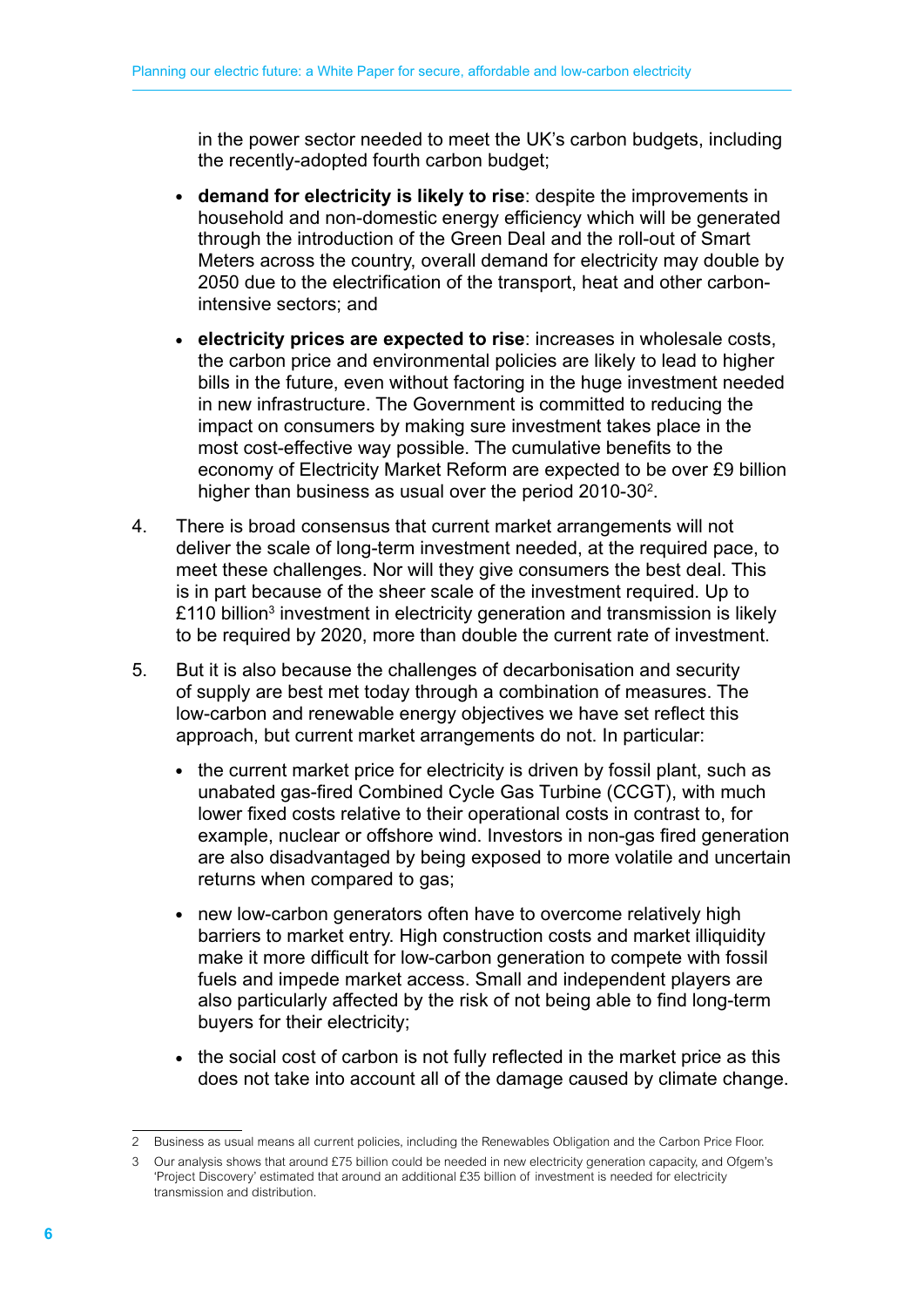The carbon price is also volatile and hard to predict – making long-term investment decisions more uncertain; and

- the capacity and appetite of existing market participants to finance the unprecedented levels of investment needed is uncertain.
- 6. There are also likely to be insufficiently strong signals to invest in the level and type of capacity that we need in order to guarantee future security of supply. This is also due to the scale of investment needed and failures within the existing market.

# **Our strategy**

- 7. At the heart of our strategy is a framework that will offer reliable contracts, administered through delivery arrangements that are trusted by investors, to achieve the diverse portfolio of generation we need to meet our goals as efficiently and cost-effectively as possible. Broadly this approach consists of four parts:
	- long-term contracts for both low-carbon energy and capacity;
	- institutional arrangements to support this contracting approach;
	- continued grandfathering, supporting the principle of no retrospective change to low-carbon policy incentives, within a clear and rational planning cycle; and
	- ensuring a liquid market that allows existing energy companies and new entrants to compete on fair terms.

# *Contracting for Low-Carbon Generation*

- 8. At the heart of our strategy to deliver this transition is a new system of **long-term contracts** in the form of Feed-in Tariffs with Contracts for Difference (FiT CfD), providing clear, stable and predictable revenue streams for investors in low-carbon electricity generation. This is a cheaper, more robust mechanism than the alternative support options available and provides greater certainty that we will meet our carbon emissions targets. These new contracts could be delivered by a range of possible delivery organisations – including private sector bodies.
- 9. In addition, there are two other complementary measures to decarbonise electricity generation. These are:
	- the introduction of a **Carbon Price Floor** (CPF) to reduce uncertainty, put a fair price on carbon and provide a stronger incentive to invest in low-carbon generation now. This was announced in Budget 2011 and represents an early and long-term signal to investors that the Government is serious about encouraging investment; and
	- an **Emissions Performance Standard** (EPS) set as an annual limit equivalent to 450g CO $_2^{\prime}$ kWh at baseload to provide a clear regulatory signal on the amount of carbon new fossil-fuel power stations can emit.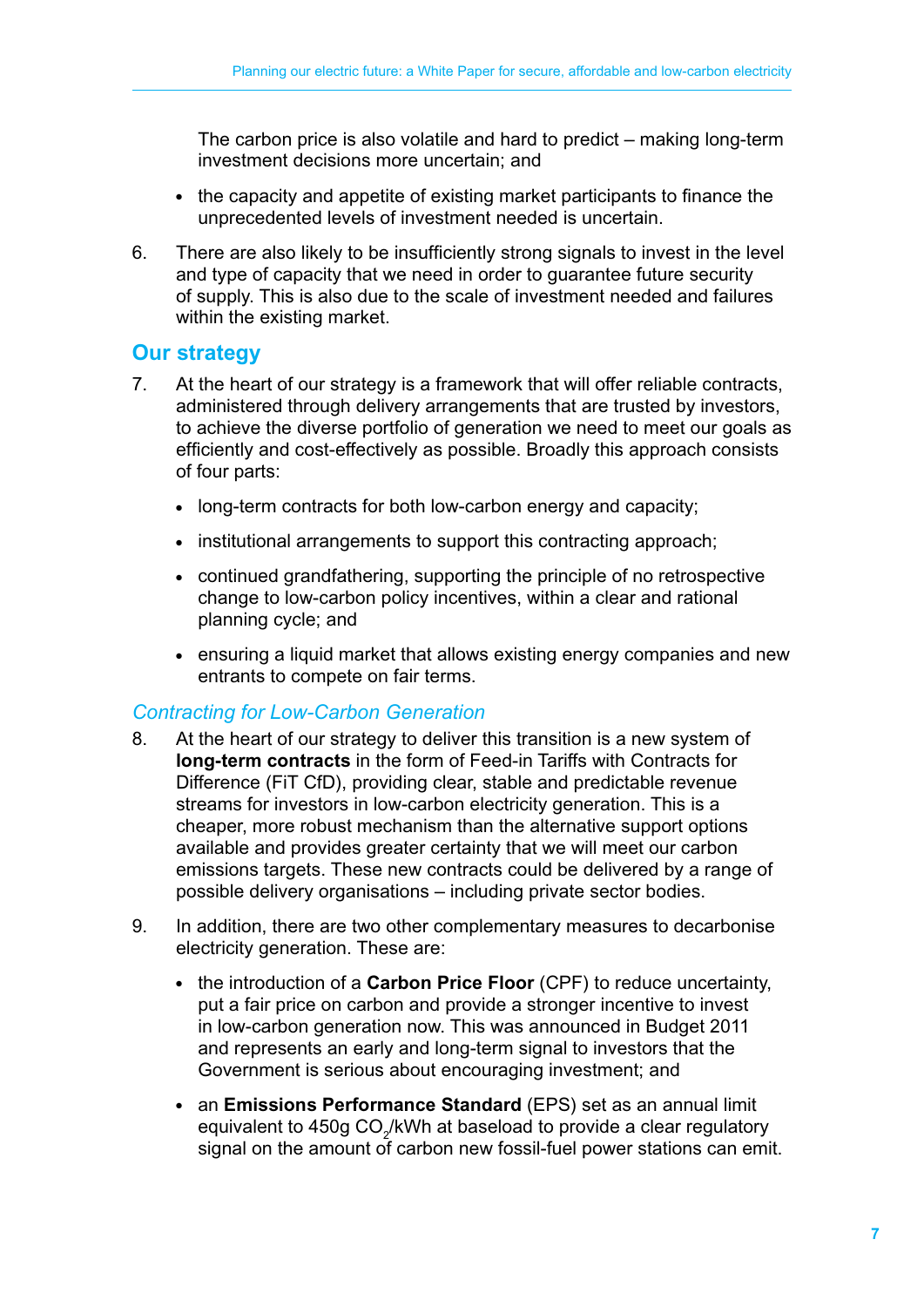This will reinforce the requirement that no new coal-fired power stations are built without Carbon Capture and Storage (CCS).

- 10. The new contracting approach and wider reforms implement the coalition agreement commitments to introduce an EPS and a new system of Feed-in Tariffs (FiT) and are consistent with the agreed position<sup>4</sup> that new nuclear stations should receive no public support unless similar support is available to other low-carbon technologies.
- 11. Together, this package of measures will:
	- provide a more efficient and stable framework for investors, ensuring that the cost of capital required for new low-carbon generation capacity is lower. This varies by technology but the overall effect of the cost of capital reductions from Electricity Market Reform will be a potential saving of £2.5 billion over the period to 2030<sup>5</sup>;
	- encourage investment in proven low-carbon generation technologies, but also allow new technologies such as CCS to get off the ground and allow them to become cost-effective and compete without support. This is vital to our ability to adjust to different scenarios for fossil-fuel prices;
	- boost competition within the market as it will provide the framework for independent generators and new investors to invest in low-carbon generation. The ability of new entrants to come to the market will also be supported by action from Ofgem to improve liquidity:
	- lead to competition within and between different low-carbon generation technologies for their appropriate role in the energy mix, as we move to technology-specific auctions for contracts towards the end of the decade, and technology-neutral auctions further in the future;
	- introduce an appropriate policy framework in the electricity sector to contribute towards delivery of the fourth carbon budget; and
	- achieve our aims at least cost to the consumer.
- 12. We also recognise that reducing demand for electricity will lower carbon emissions and is likely to be more cost-effective than building additional generating capacity. As such, we will assess whether there are sufficient support and incentives to make efficiency improvements in electricity usage and consider whether there is a need for appropriate additional measures.
- 13. Engaging with consumers on energy use will also be crucial. We have already taken decisive action to reduce central Government emissions by 13.8 per cent (exceeding our original target of a 10 per cent reduction) $6$ . The introduction of the Green Deal<sup>7</sup> will enable homes and businesses to

<sup>4</sup> [http://www.decc.gov.uk/en/content/cms/news/en\\_statement/en\\_statement.aspx](http://www.decc.gov.uk/en/content/cms/news/en_statement/en_statement.aspx)

<sup>5</sup> Further detail is set out in the Impact Assessment.

<sup>6</sup> In the period between 14 May 2010 to 13 May 2011.

<sup>7</sup> The Green Deal will predominately help to reduce costs and carbon emissions around home heating. For the majority of homes this heating will be gas fuelled.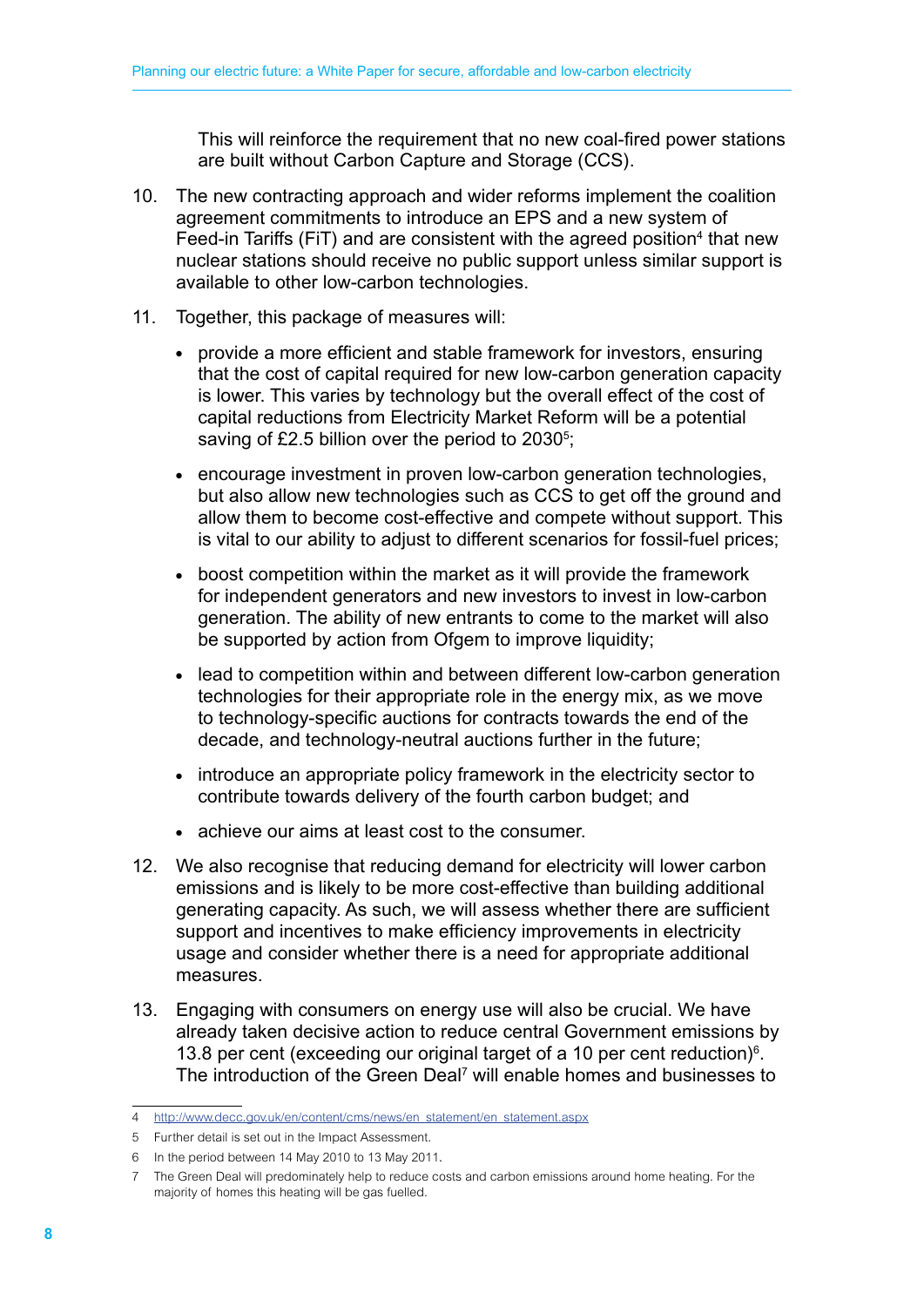improve energy efficiency with no upfront cost. This will be complemented by a huge programme aimed at making sure every home in Great Britain has smart electricity and gas meters, with businesses and public sector users having smart or advanced energy metering suited to their needs. This will enable consumers to monitor and manage their energy consumption, and pave the way for a transformation in the way in which energy is supplied and used.

#### *Contracting for Security of Supply*

- 14. Historically the UK has benefited from robust security of supply. However the unprecedented nature of the challenge means there is a risk of uncomfortably low capacity margins towards the end of the decade. We need to take action now to address these issues and avoid problems in the future.
- 15. In addition, there are new opportunities from innovative technologies that will take demand off the system at times of stress, store electricity and connect our market to others in Europe. We need market arrangements that make the most of these opportunities.
- 16. Although we do not see security concerns until the latter half of the decade, we need to act now to address them. There are three primary challenges under the banner of security of supply:
	- diversification of supply how to ensure we are not over-reliant on one source or technology and reduce our exposure to high and volatile fossil fuel prices;
	- **operational security** how to ensure that, moment to moment, supply matches demand, given unforeseen changes in both; and
	- **resource adequacy** how to secure sufficient reliable capacity to cover peak demand.
- 17. The measures outlined in this White Paper to contract for low-carbon electricity generation will have the effect of making our electricity supply more secure by encouraging a diverse range of new generation capacity and reducing our reliance on energy imports. New capacity will include renewables, CCS on gas and coal and new nuclear stations. It is clear that fossil fuels without CCS, especially gas, will also continue to have a key role to play in the coming years.
- 18. The System Operator, National Grid, is responsible for ensuring operational security. It does so by making sure supply balances demand at any given moment. Ofgem – as the independent regulator – is currently considering reform of some of the current mechanisms that ensure balance. The Government is supportive of reform and keen that improvements are made.
- 19. But these responses alone are unlikely to be enough. In order to ensure resource adequacy, the Government will legislate for a new contracting framework for capacity: a new **Capacity Mechanism**. We are seeking further views on the form this mechanism should take.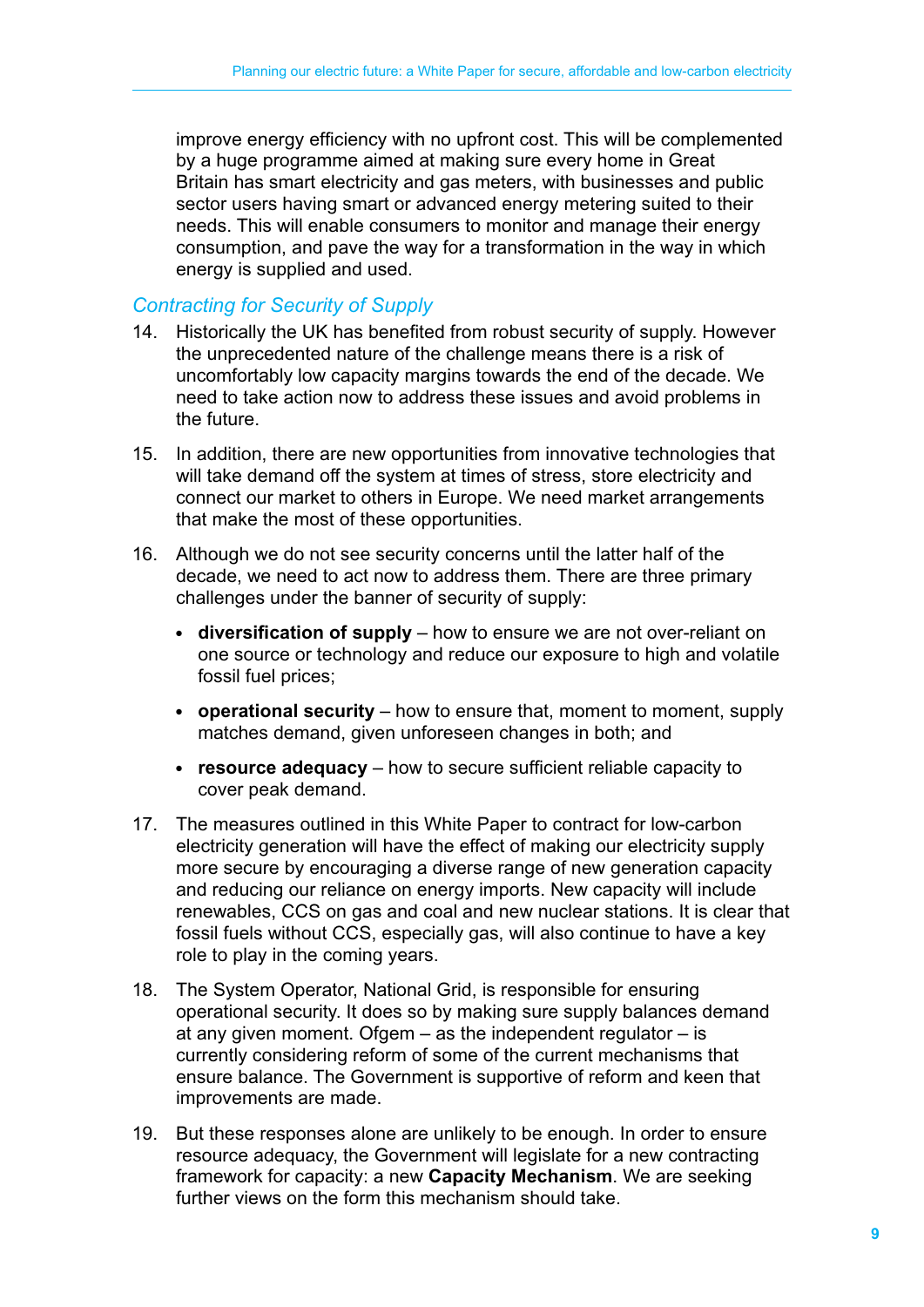- 20. In this White Paper we have set out two options. The first is a targeted mechanism in the form of a Strategic Reserve, a development of the lead option from the December 2010 Electricity Market Reform consultation document, designed to address stakeholder concerns. This comprises centrally-procured capacity which is removed from the energy market and only utilised in certain extreme circumstances. The alternative would be a market-wide mechanism in which all providers willing to offer reliable capacity are provided incentives to do so. Under both options, we plan to ensure a fair and equivalent treatment of demand side resources such as storage and demand side response, alongside generation, with the aim of securing best value investment across the power system.
- 21. The Government recognises that reducing demand is likely to be more cost-effective than building additional capacity. This will also require better use of existing generation through the development of a more flexible electricity network. Government and Ofgem have made significant progress over the last few years on improving networks. However there are more significant challenges ahead. This White Paper sets out a highlevel strategy on networks and system flexibility, detailing work over the coming months, in particular that being undertaken through the Smart Grid Forum. The Government will also develop its electricity systems policy next year, looking at the future system and focusing on challenges around balancing and system flexibility. This will include clarifying the role of demand side response, storage and interconnection, and the development of a smarter grid.

#### *A New Institutional Framework*

- 22. Putting in place an enduring, robust and credible institutional framework is critical to ensuring investor confidence. The institutional arrangements for administering FiT CfDs and capacity-based contracts will need to provide clarity and certainty and be trusted by investors.
- 23. Government will continue to set policy, ensuring the objectives of security of supply, decarbonising the electricity sector (in line with all carbon budgets) and cost-effectiveness are met.
- 24. It is likely that an organisation or organisations at arm's length from Government will administer the contracts. Other core functions to deliver the FiT and Capacity Mechanism include: translating the policy objectives into technical requirements, delivering the contracts, data reconciliation, managing payments, and monitoring compliance and enforcement.
- 25. The Government and the delivery organisation(s), working jointly, will periodically evaluate, according to a planning cycle clearly laid out in advance, their future strategy in the light of possible changes in costs, technological developments and new challenges to the energy system. The first of these assessments will be in 2016 and will also consider whether the new contract structure for low carbon is delivering all the benefits, especially for consumers, and improvements over the existing Renewables Obligation, that we expect, and on this basis consider any amendments to the future approach that may be required. As now, any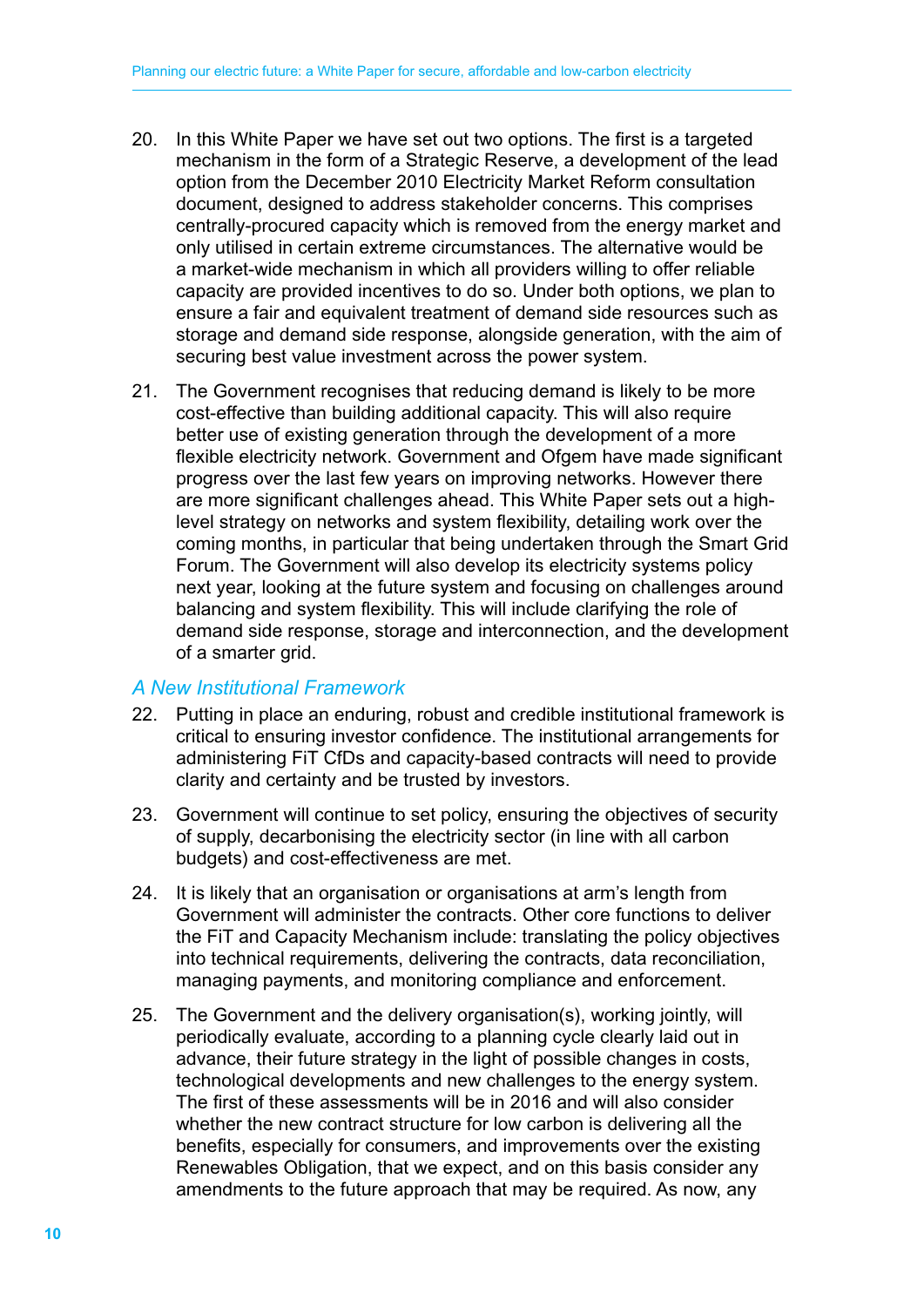changes would be made in the light of our continued commitment to grandfathering and no retrospective change.

- 26. There are several key criteria that will inform the decision on which organisation(s) is best placed to take on this delivery role, including appropriate levels of accountability, independence, credit-worthiness, skills and value for money.
- 27. A decision on the roles and responsibilities of Government and those of the delivery institution(s), as well as more detail on functions, contracting and the planning cycle, will be set out around the turn of the year. We will continue to engage with stakeholders, as appropriate, in advance of this decision.
- 28. We envisage the EPS being administered outside of these arrangements. Subject to more detailed implementation planning, it is likely that the environmental regulators in each part of the UK will be best placed to administer the EPS.

#### *Improving Market Liquidity*

- 29. There are a number of barriers to entry and growth in electricity generation and supply markets. One of the most important is the low level of liquidity in the electricity wholesale market. Significant improvements are essential to promote a competitive market and long-term security of supply. The Government also considers liquidity reform to be critical in enabling Electricity Market Reform to deliver efficiently and cost-effectively.
- 30. Ofgem has set out proposals aimed at improving overall liquidity and meeting the needs of independent generators and suppliers. The Government welcomes the direction of travel set by Ofgem. Credible reference prices and routes to market are essential for low-carbon generation. The Government is working closely with Ofgem to ensure that, taken together, Electricity Market Reform and the liquidity reforms deliver the necessary improvements, including that there is enough liquidity to offer the means for independent generators of all sizes to compete effectively in the market.
- 31. To the extent that there are continued barriers to entry that are not addressed through Ofgem's actions, the Government will work with all stakeholders to identify appropriate solutions.

# **The economic case**

32. The package of Electricity Market Reform measures has been designed to be the most cost-effective means to meet our objectives. This is particularly important as electricity prices and, to a lesser extent, bills are likely to rise relative to today with or without reform due to increases in wholesale costs, the carbon price and environmental policies. There is also substantial uncertainty about the outlook for fossil fuel prices, particularly gas – strengthening the case in the longer term for moving away from reliance on fossil fuels with potentially volatile prices.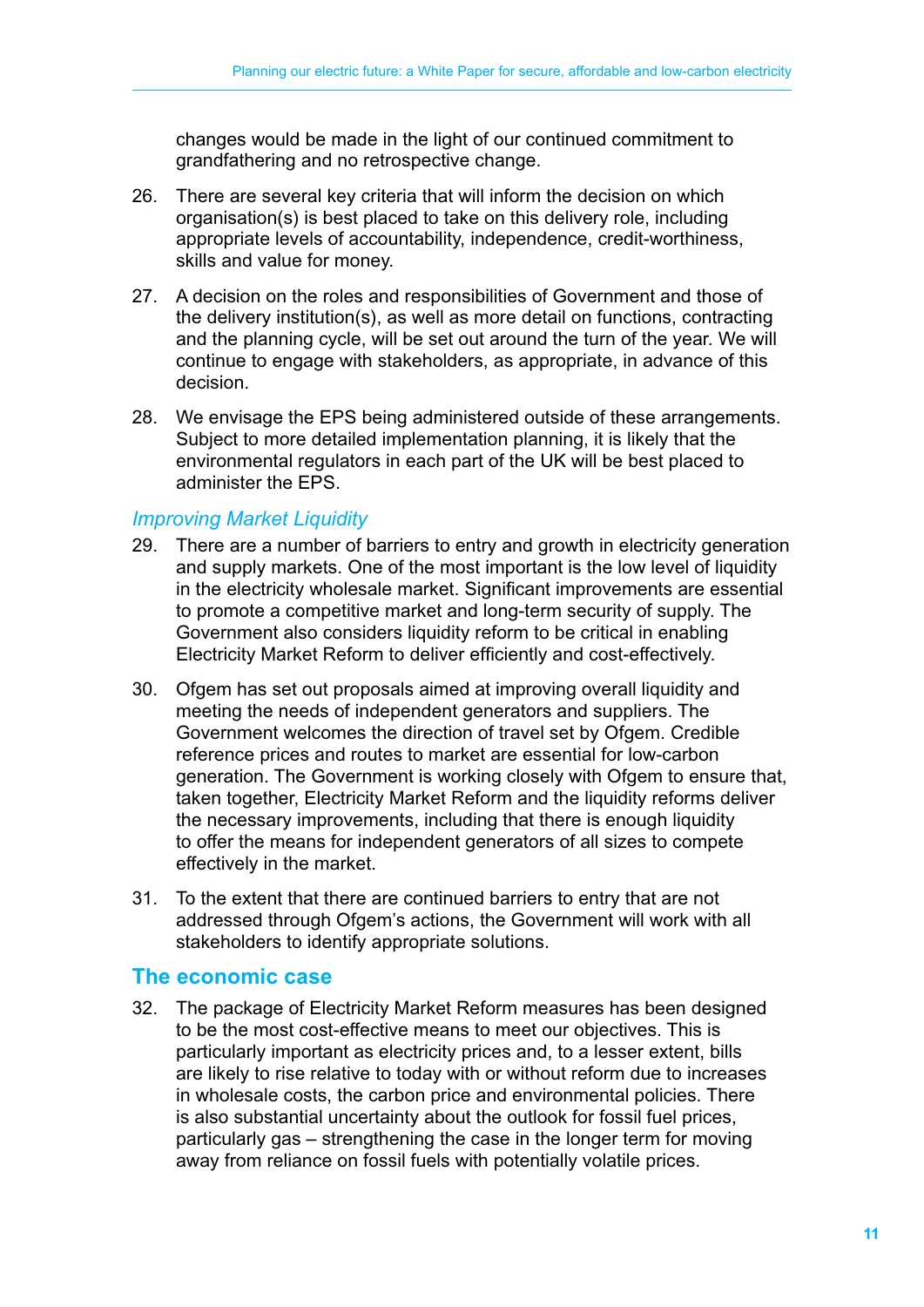- 33. In the short and medium term, the impact of Electricity Market Reform on bills is likely to be marginal compared to a baseline of continuing with the existing support arrangements for low-carbon generation. Average costs for households, businesses and energy intensive industries (EIIs) are likely to vary (either increase or decrease) against this baseline by less than one per cent over the initial period of reform.
- 34. However, towards the end of the period, reform is expected to have a more substantial impact in curbing rising bills. If we continued with current policies, average annual household electricity bills could rise by around £200 by 2030. With Electricity Market Reform, this increase in bills could be limited to around  $£160^8 - a$  saving of £40 or around six per cent. Similar figures for businesses and energy intensive industries are around seven per cent and eight per cent respectively. Energy efficiency measures can help reduce bills further.
- 35. As part of the transition to a low-carbon economy, we must ensure that energy intensive industries remain competitive and that we send a clear message that the UK is open for business. There would be no advantage – both for the UK economy and in terms of global emissions reductions – in simply forcing UK businesses to relocate to other countries where carbon emissions continue unabated. As such, we commit to announcing in the autumn a package of measures to reduce the impact of government policy on electricity costs for energy intensive manufacturers whose international competitiveness is most affected by our energy and climate change policies and to support EIIs in becoming more energy and carbon efficient, where it would be cost effective for them to do so. We will examine international best practice in determining how to do this. We will also work with UK-based EIIs to ensure they benefit from rapidly increasing demand for materials in low-carbon supply chains.

# **Making it happen**

36. Together, the policies outlined above will ensure secure low-carbon energy supplies, at least cost, and help deliver on the commitment to be the greenest government ever. But to be successful we need to ensure they are implemented effectively and efficiently. That means making sure that there is a smooth transition from existing policies, working closely and collaboratively with the Devolved Administrations to develop and deliver a coherent and seamless package of reform measures in each part of the UK, and ensuring that reforms are consistent with EU law.

# *Transitional measures*

- 37. It is essential that the period of transition between the current and new market arrangements runs smoothly and allows investment to continue. As such, we support the principle of no retrospective change for lowcarbon investments and have listened to industry views on the best way to transition to a new mechanism. Therefore:
	- to ensure ongoing Renewables Obligation (RO) stability, existing accredited generation will continue to be supported under the RO;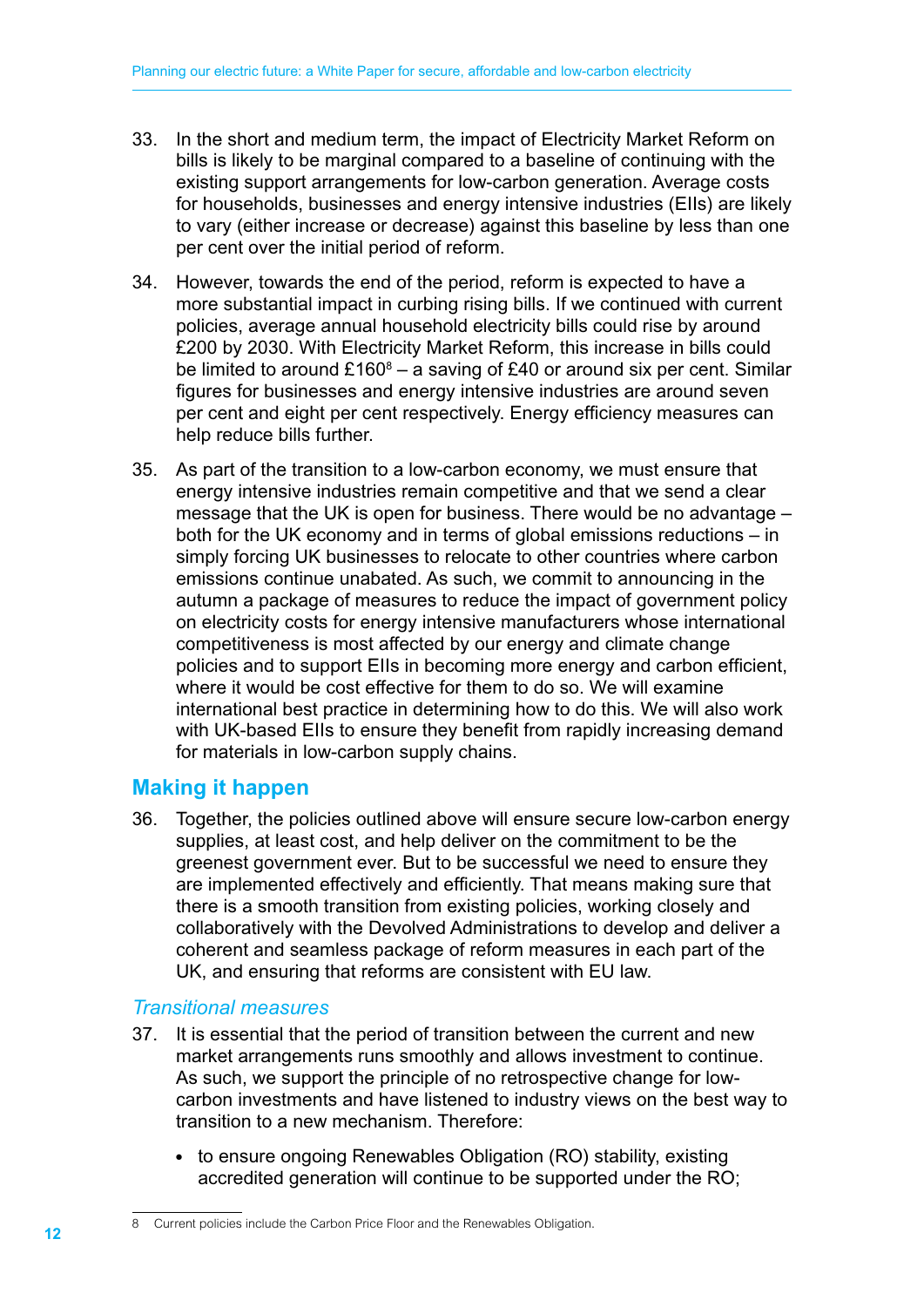- once the FiT CfD is introduced and until 31 March 2017, to provide flexibility new renewable generation will have a one-off choice between the RO and FiT CfD;
- the RO will close to new accreditations on 31 March 2017. No generation will be able to accredit under the RO from that date; and
- we will grandfather RO support for all technologies at the rate applicable on 31 March 2017.
- 38. To ensure the continuity of all low-carbon development, we will work actively with relevant parties to enable early investment decisions to progress to timetable wherever possible, including those required ahead of full implementation of the FiT CfD.

#### *Devolved Administrations*

39. The Government believes that by working closely with the Devolved Administrations, we will be able to deliver the level of new low-carbon generation the UK needs. We will continue to work together to design and deliver relevant elements of the policy package and ensure that reform is consistent with the devolution settlements and takes account of existing market arrangements.

#### *European Union*

40. We are working closely with the European Commission and other stakeholders to ensure our reforms are consistent with, and complementary to, the wider integration of the GB market with EU electricity markets, of which we are fully supportive.

#### **Next steps**

- 41. We will publish a technical update by the end of the year. This will include:
	- the detailed design of the Capacity Mechanism; and
	- more details on the institutional arrangements needed to deliver these policies.
- 42. In addition, we will:
	- undertake an assessment over the coming year to determine whether DECC should take further steps to improve the support and incentives for the efficient use of electricity; and
	- develop an electricity systems policy next year, looking at the future system framework and focusing on challenges around balancing and system flexibility. This will include clarifying the role of demand side response, storage and interconnection, and the development of a smarter grid.
- 43. The Government intends to legislate for the key elements of this package through primary legislation in the second session, which starts in May 2012. We intend that this legislation will reach the statute book by spring 2013 so that the first low-carbon projects can be supported under its provisions in 2014. These dates are subject to Parliamentary time being available and the will of Parliament.